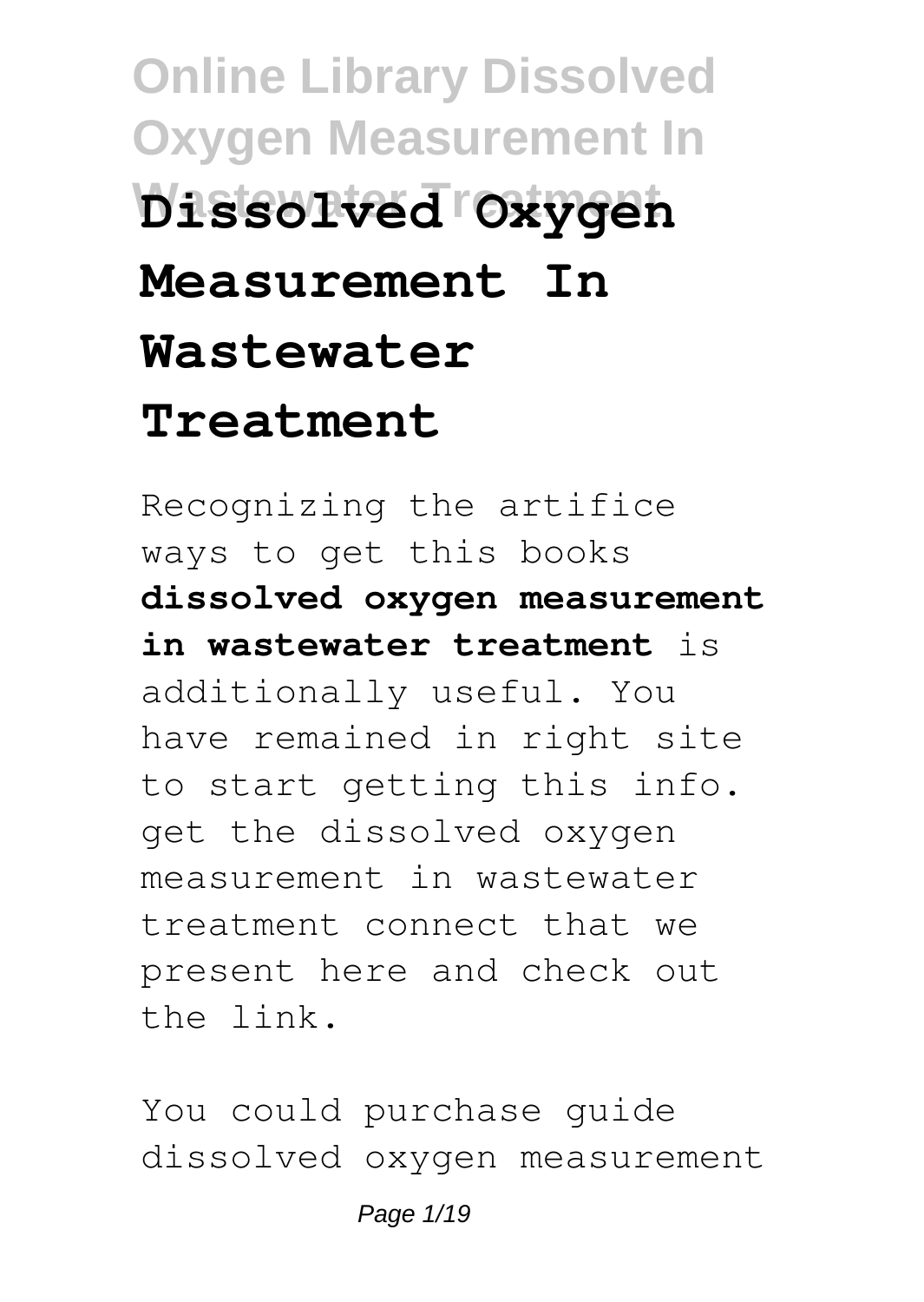**Whawastewater treatment** or acquire it as soon as feasible. You could quickly download this dissolved oxygen measurement in wastewater treatment after getting deal. So, when you require the book swiftly, you can straight acquire it. It's so categorically easy and therefore fats, isn't it? You have to favor to in this tell

Dissolved oxygen measurement Meeting Dissolved Oxygen Requirements at Wastewater Treatment Plants How to Measure Dissolved Oxygen in Water Dissolved Oxygen BOD (biological oxygen demand) - Page 2/19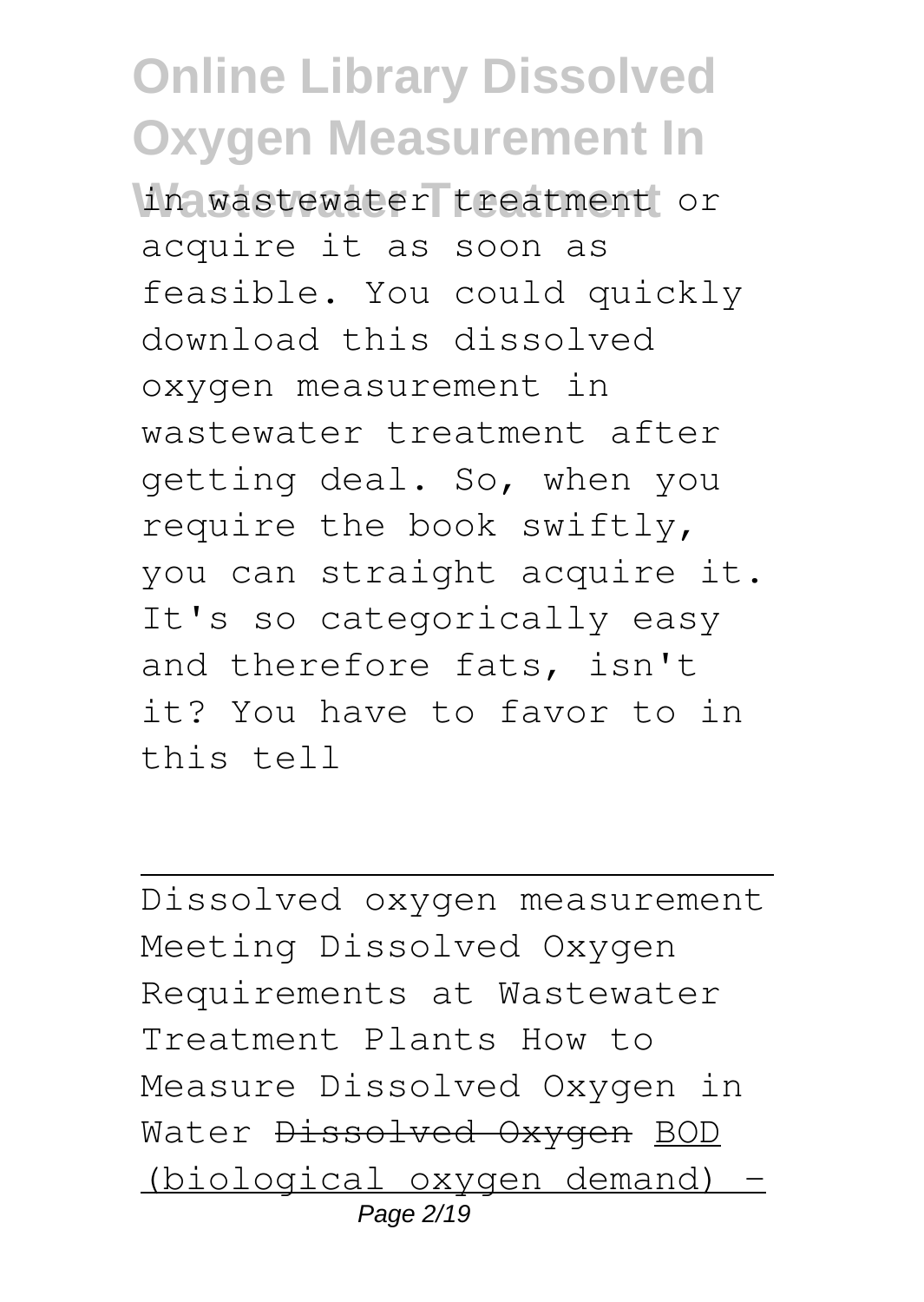**Online Library Dissolved Oxygen Measurement In The water quality indicator** Measure the Dissolved Oxygen Level of Water **Why Monitor** for Dissolved Oxygen How to: Set up and use the HI9146 Portable Dissolved Oxygen Meter Dissolved Oxygen Probe - Tech Tips with Vernier How to Get the Most From Your Dissolved Oxygen Sensors in Wastewater TreatmentMeasurement of Dissolved Oxygen *Dissolved Oxygen (DO) in wastewater treatment || DO in Sewage treatment and Water treatment* How Do Wastewater Treatment Plants Work? Aquaponics \u0026 Dissolved Oxygen: The Basics Pond Water Quality-Dissolved OxygenDissolved Oxygen Page 3/19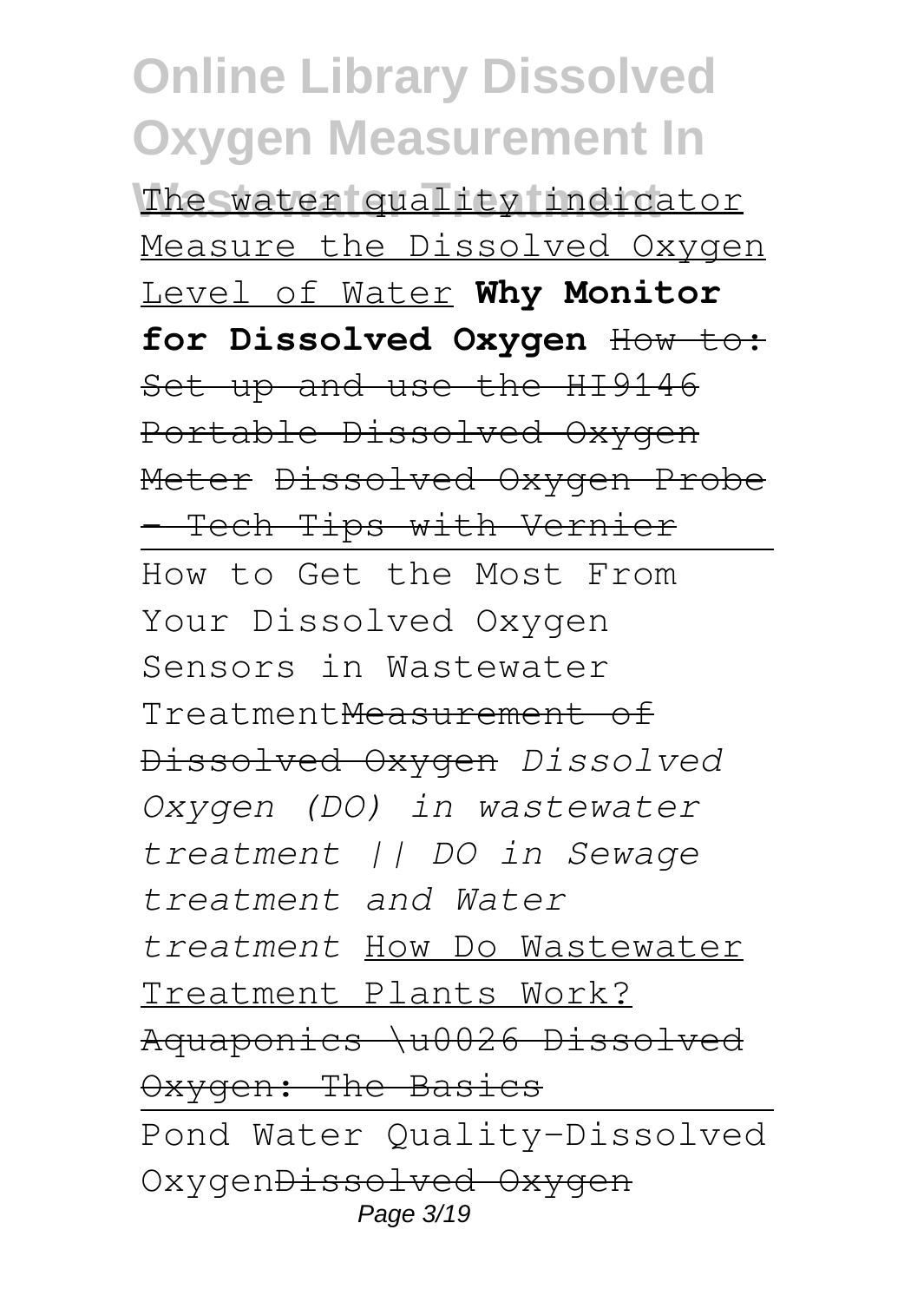Wetermination by Winkler's method Aerobic Digestion: Learning the chemistry behind the Aerobic Digestion process *ABB ADS430 optical dissolved oxygen system with EZLink*

HI9147 Dissolved Oxygen Meter for Aquaculture *Dissolved Oxygen Measurement: Polarographic vs. Optical DO Sensors 18. Dissolved Oxygen (Winkler)* Wastewater Treatment Process Control Testing Oxygen transfer rate in Wastewater treatment - calculation example Dissolved oxygen analysis | D.O. ( Winkler  $method$  )  $|$  science classes  $|$ Experiment: Dissolved Oxygen in the Waste Water. 8. Page 4/19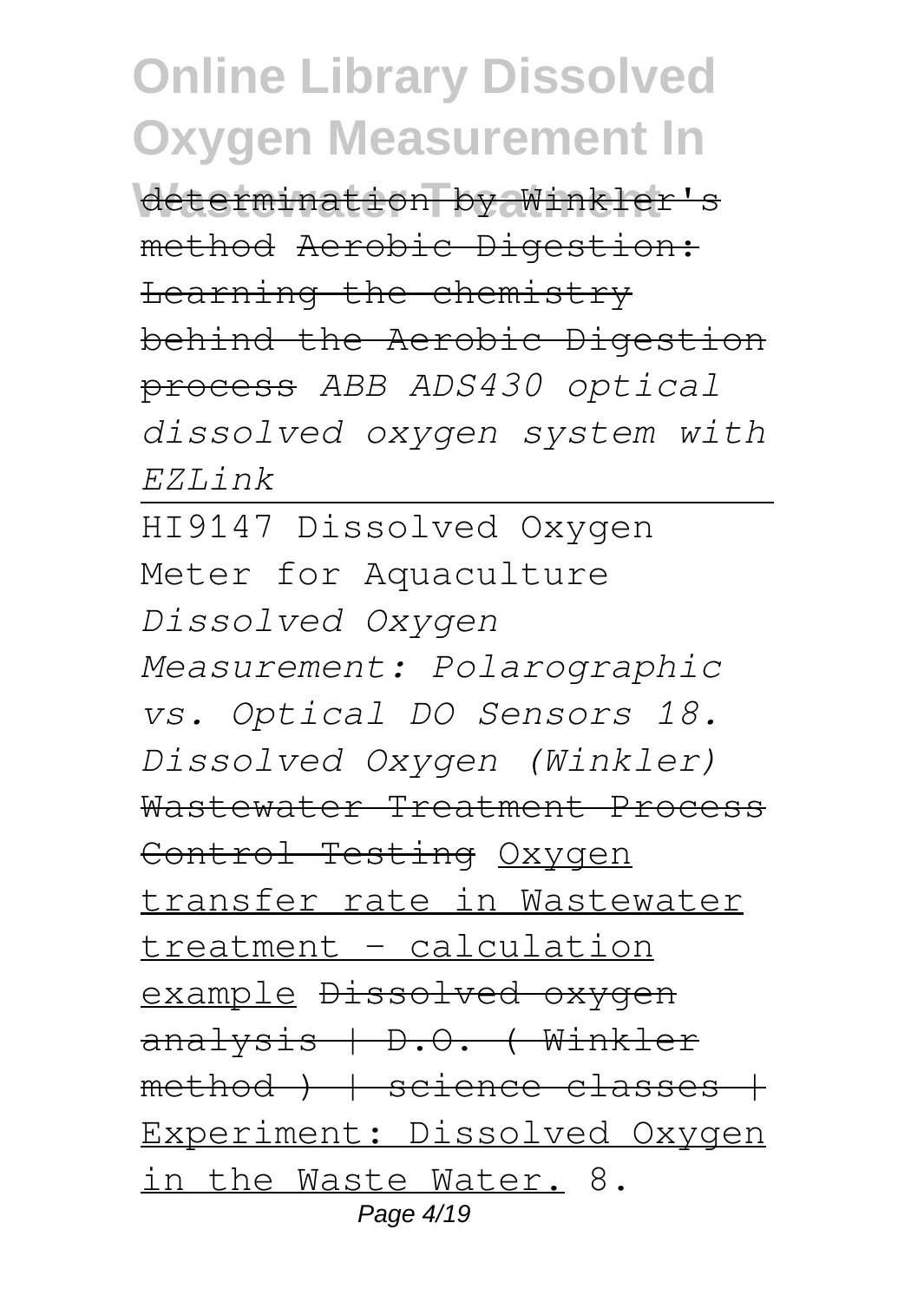Measuring Dissolved Oxygen Measurement of Dissolved oxygen in water sample FDO Optical Dissolved Oxygen Sensor for Wastewater | IO SensorNet | YSI Waste Water Treatment - Dissolved Oxygen **DETERMINATION OF DISSOLVED OXYGEN Dissolved Oxygen Measurement In Wastewater** Continuous and precise measurement of dissolved oxygen is cost effective, keeps the waste treatment process func-tioning properly, and eliminates the need for frequent sam-pling and laboratory testing. The measurement of DO is a critical online measurement and can be accomplished using a membrane technology Page 5/19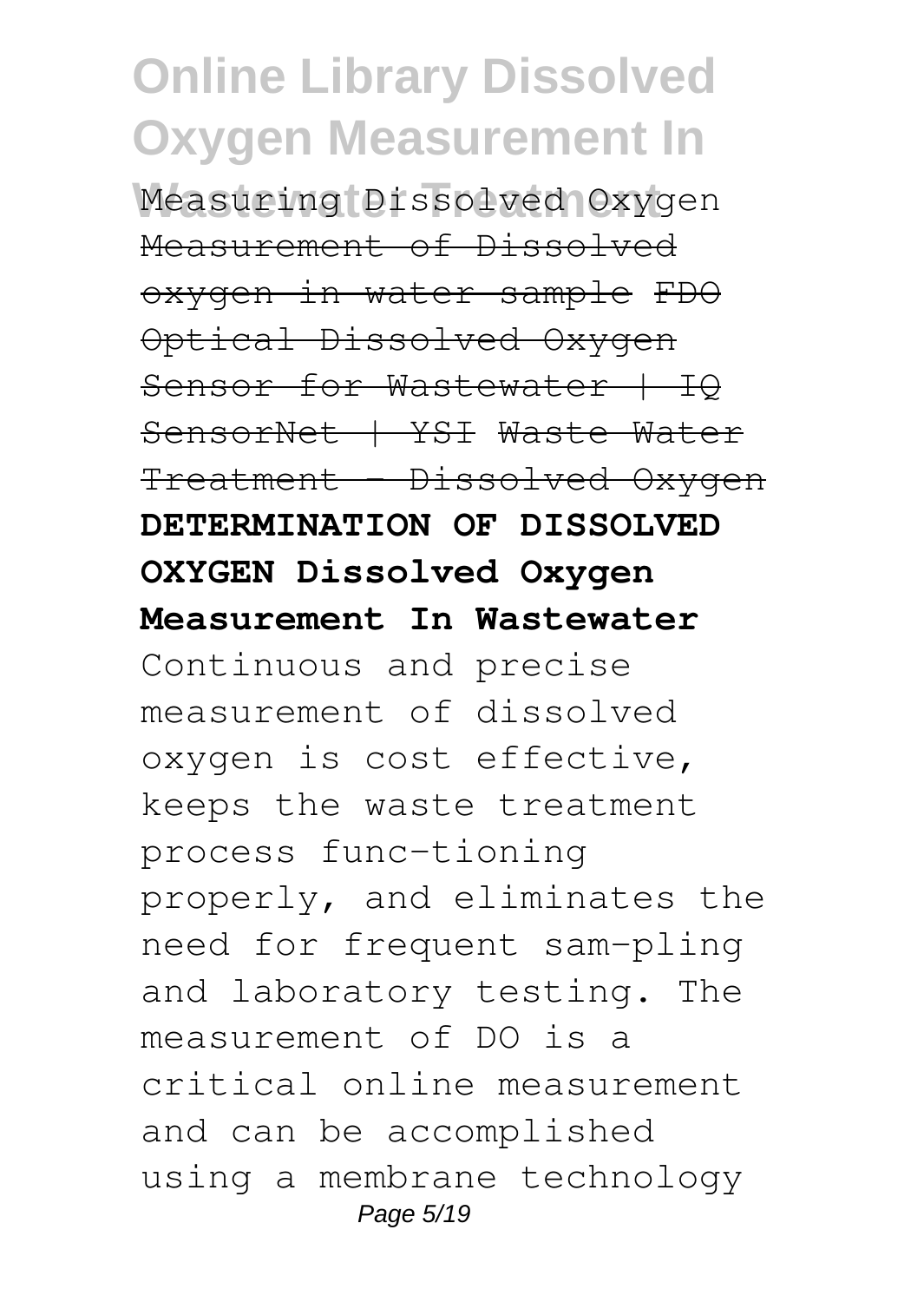with the DO sensor Model 499ADO

#### **Dissolved Oxygen Measurement in Wastewater Treatment**

During wastewater treatment, DO levels should be kept around 2 mg/L when microorganisms are used for organic material removal.1 One common error made in water treatment plants is the addition of excess oxygen; this is a waste of energy and puts unnecessary stress on machinery and equipment.1

### **Dissolved Oxygen in Wastewater — Water Library | Acorn ...** The sensor is available as

Page 6/19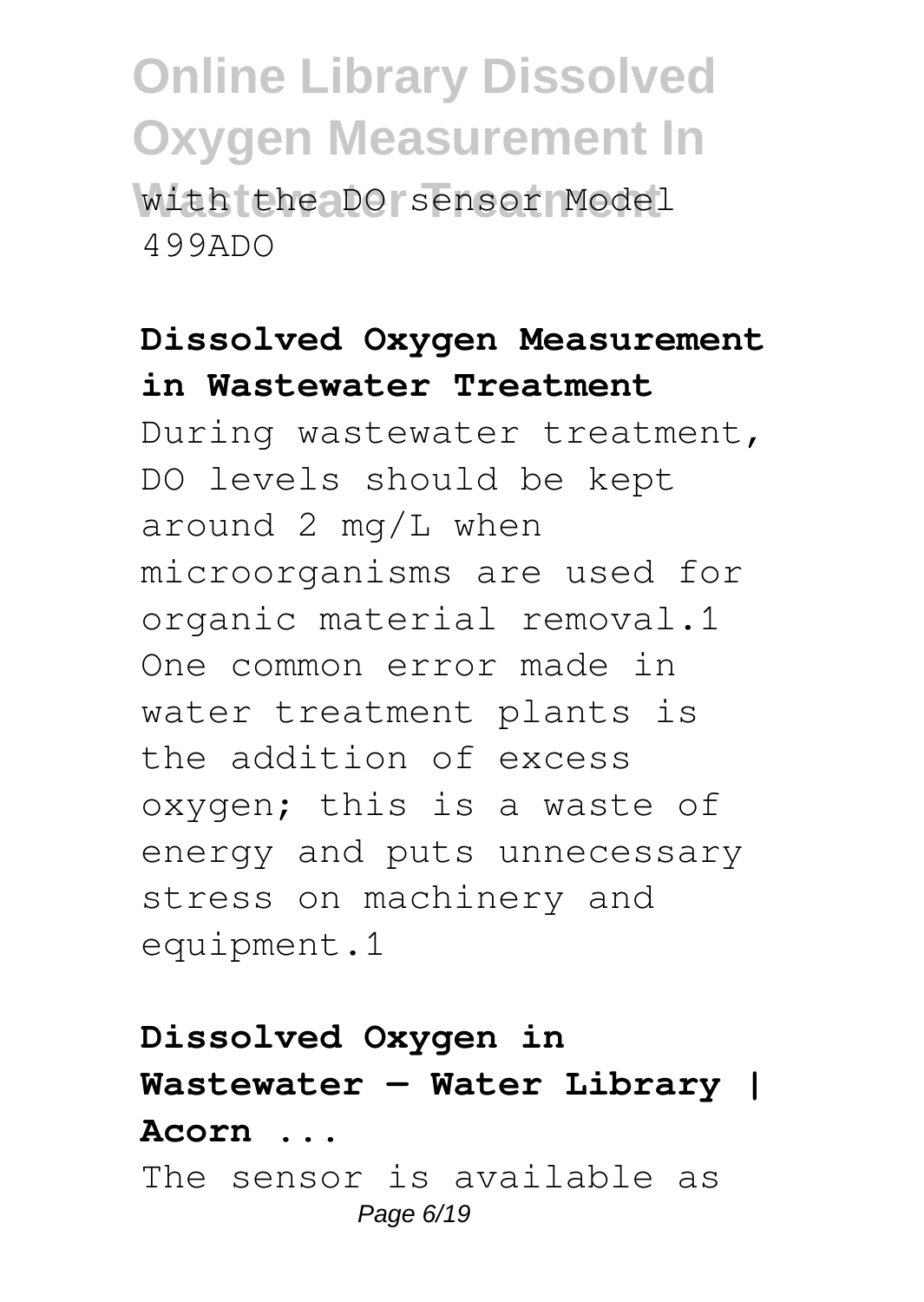part fof valuackage, part of a hand-held unit or as an OEM sensor able to be used with third-party transmitters. Please click the link for details and specifications of Envitech Dissolved Oxygen monitors Fluorescent Dissolved Oxygen Measurement In Wastewater Treatment By Stephen Gilligan – Cancoppas Ltd.

### **dissolved oxygen instrumentation for monitoring wastewater** DISSOLVED OXYGEN MONITORING IN WASTEWATER. by Jim Dartez. Introduction Once secondary treatment is used in the controlled process of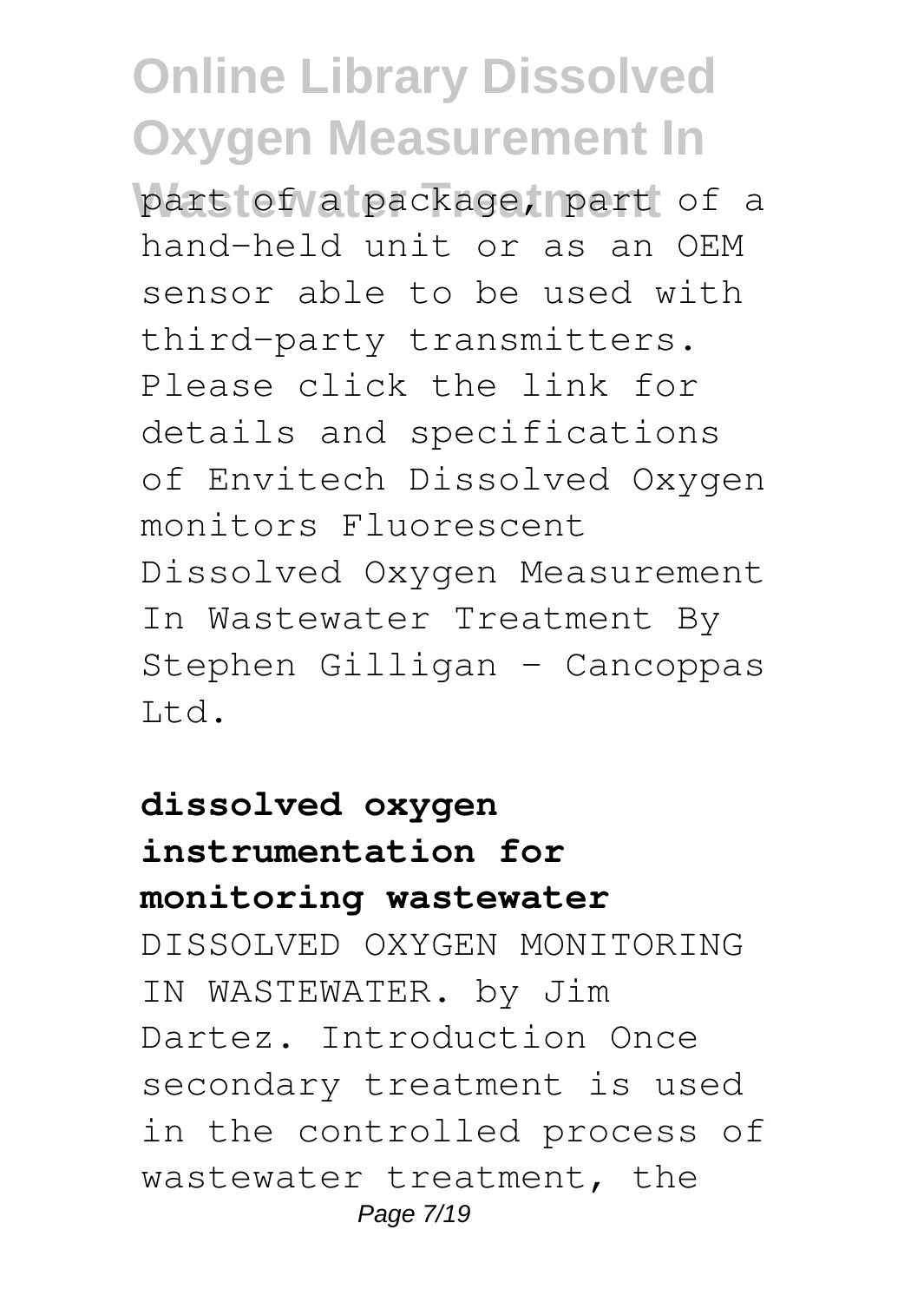measurement of dissolved oxygen (DO) is important in two locations of the plant – in the bioreactor, or aeration basin, and the outfall, if the water is going into natural waterways. The purpose of the former is to make certain that the biology in the aeration process has enough DO to remain alive, and the latter is to make sure that ...

#### **DISSOLVED OXYGEN MONITORING IN WASTEWATER by Jim Dartez**

In municipal water treatment facilities, dissolved oxygen in wastewater is monitored during aeration water treatment processes. Page 8/19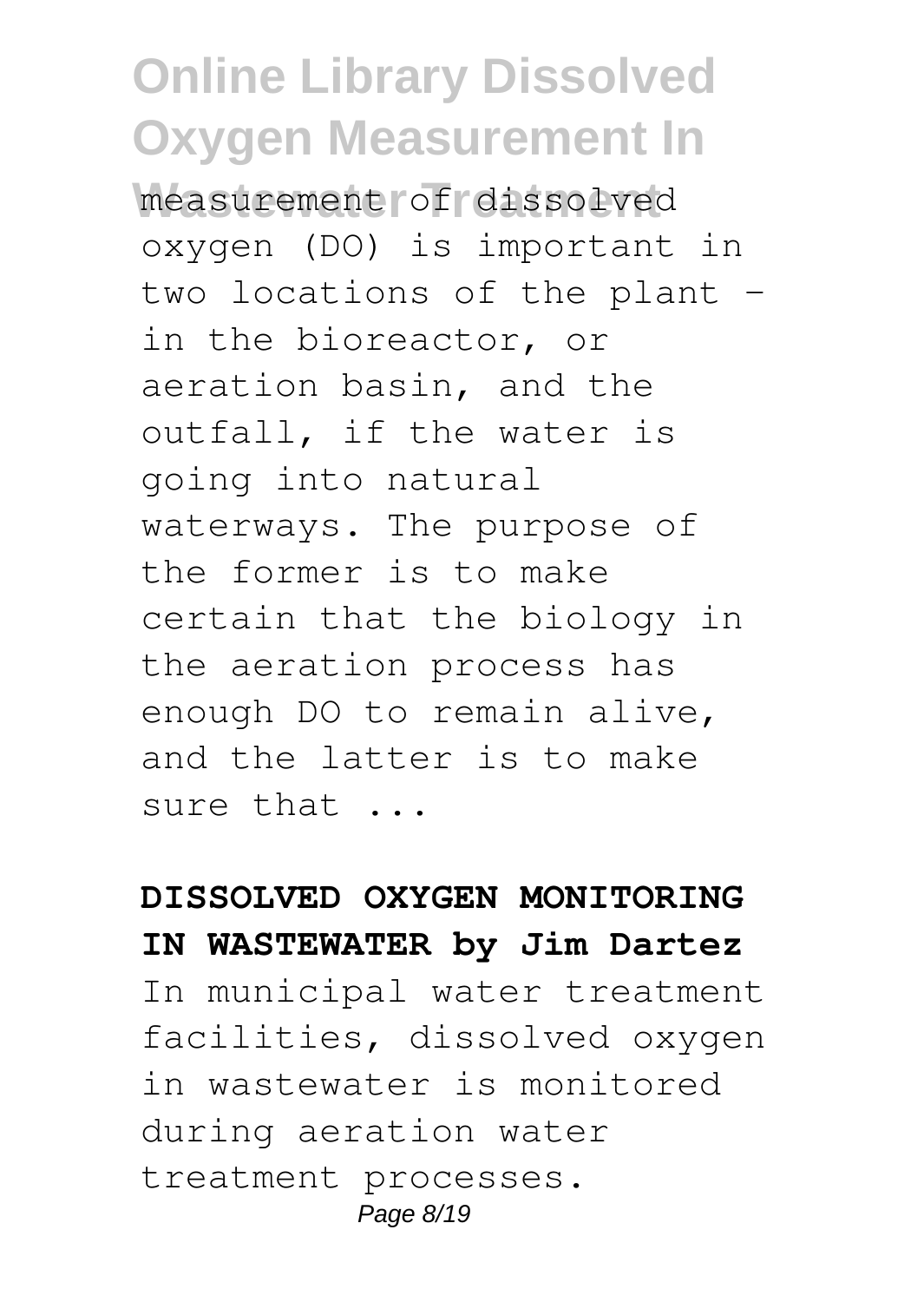**Wastewater Treatment** Measuring dissolved oxygen concentration The concentration of dissolved oxygen in water can be sampled or monitored continuously using a dissolved oxygen sensor.

### **3 Methods of Measuring Dissolved Oxygen Concentration ...**

Dissolved oxygen (DO) is defined in biological treatment as the relative measure of oxygen dissolved in wastewater available to sustain life, including living bacteria. Biological treatment is defined as an aerobic activated-sludge process in the aeration system for treating sewage Page  $9/19$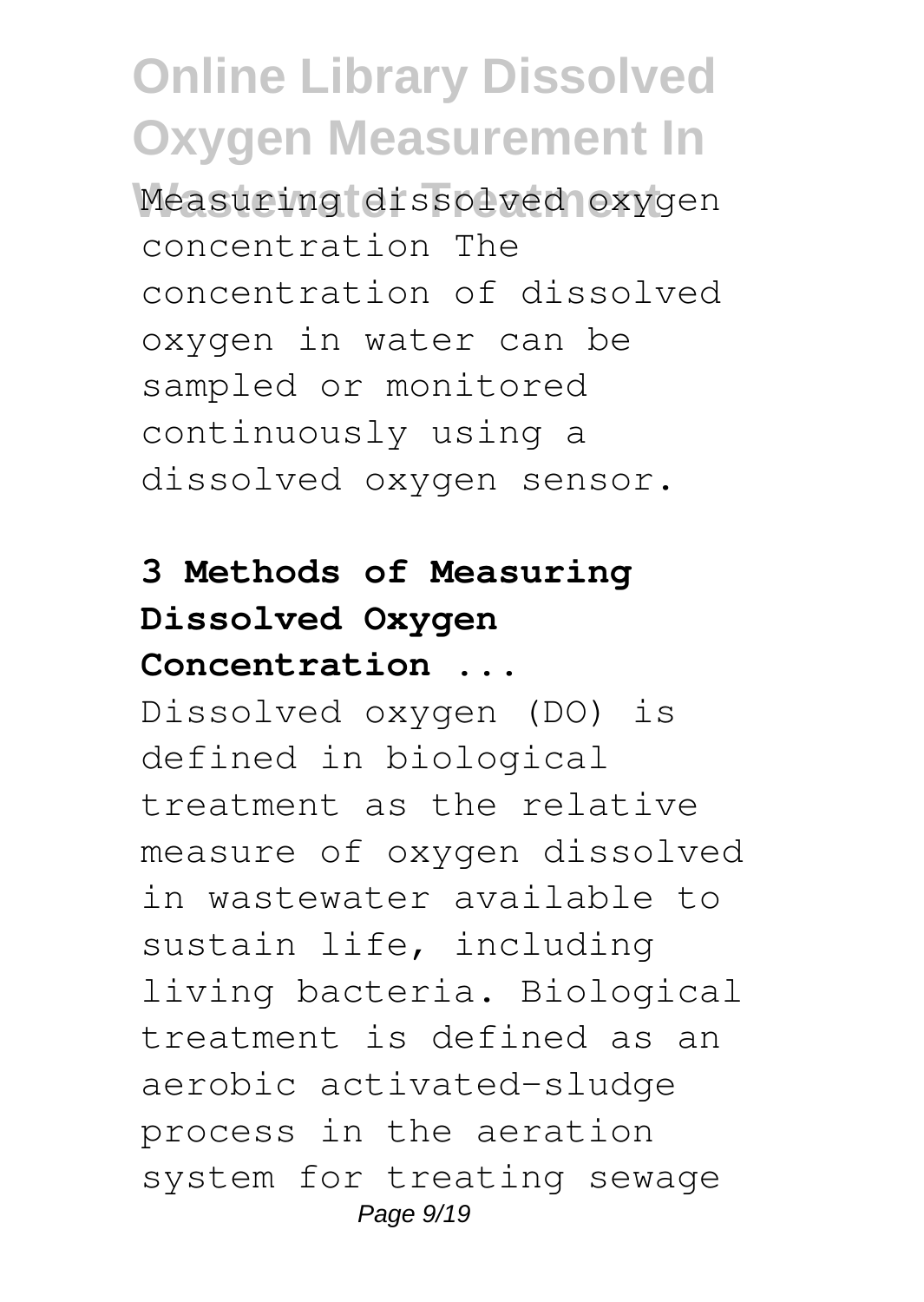and industrial wastewater, using air to supply dissolved oxygen and a biological floc composed of organisms which are living bacteria.

#### **What are process controls for dissolved oxygen during**

**...**

Under ideal conditions Dissolved Oxygen levels should be maintained at between 1.5ppm to 2ppm. Too little Dissolved Oxygen can lead to bacterial inactivity and ineffective treatment, whilst too much Dissolved Oxygen wastes energy and can cause unnecessary wear and tear to aeration systems – it's essential to get the Page 10/19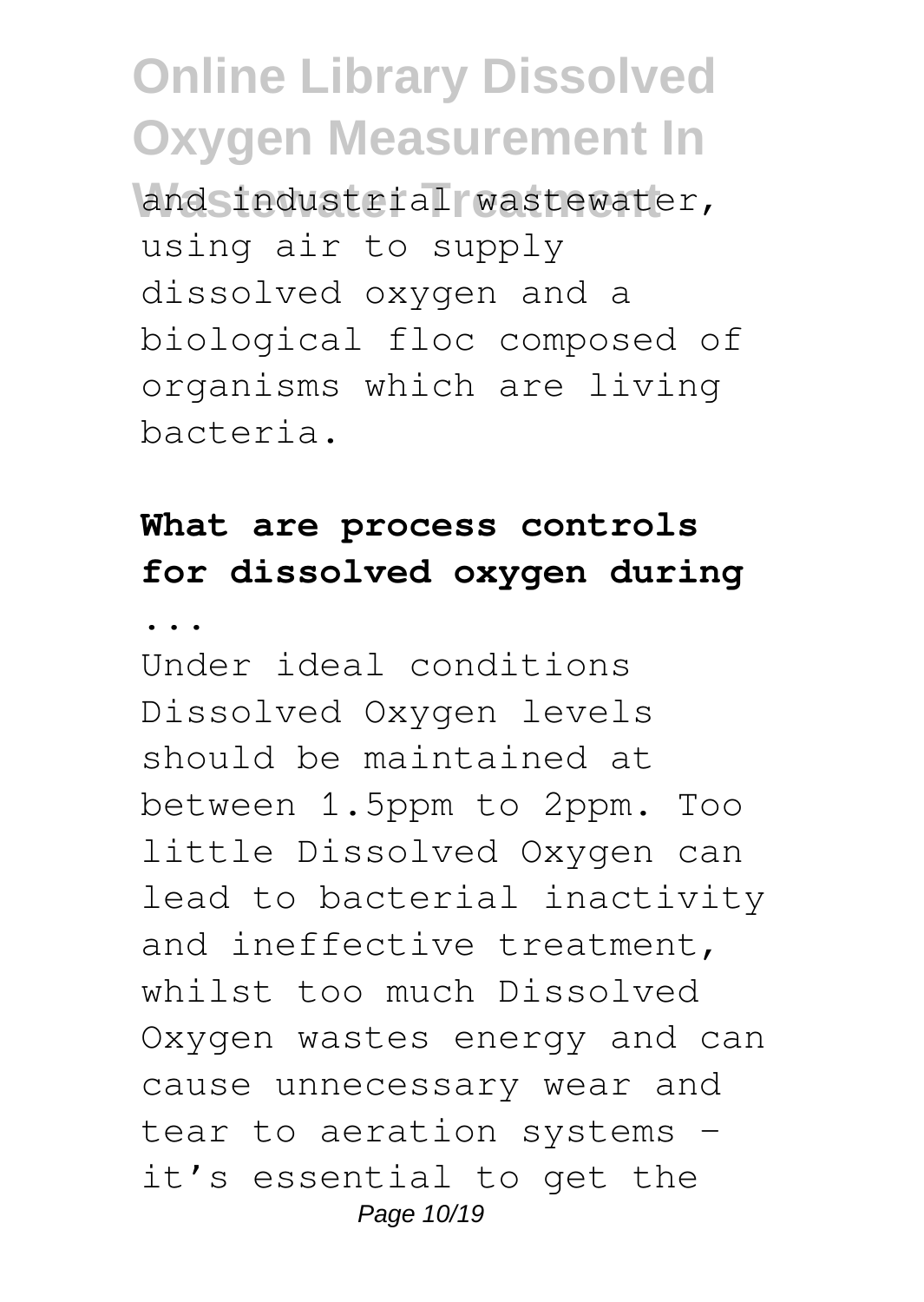**Online Library Dissolved Oxygen Measurement In Walance variant Treatment** 

#### **Why Measure Dissolved Oxygen in Aeration Lanes? - Partech**

The dissolved oxygen can be controlled by on-line DO meter to maintain effective treatment whilst a field portable DO meter enable testing of water to identify water quality and to detect water pollution. The WTW IQ Sensor Net system allows multiple sensor inputs including the FDO700 IQ using optical (fluorescence) measurement technology.

### **O2 - Dissolved Oxygen | Pollution and Process Monitoring Ltd**

Standard Methods for the Page 11/19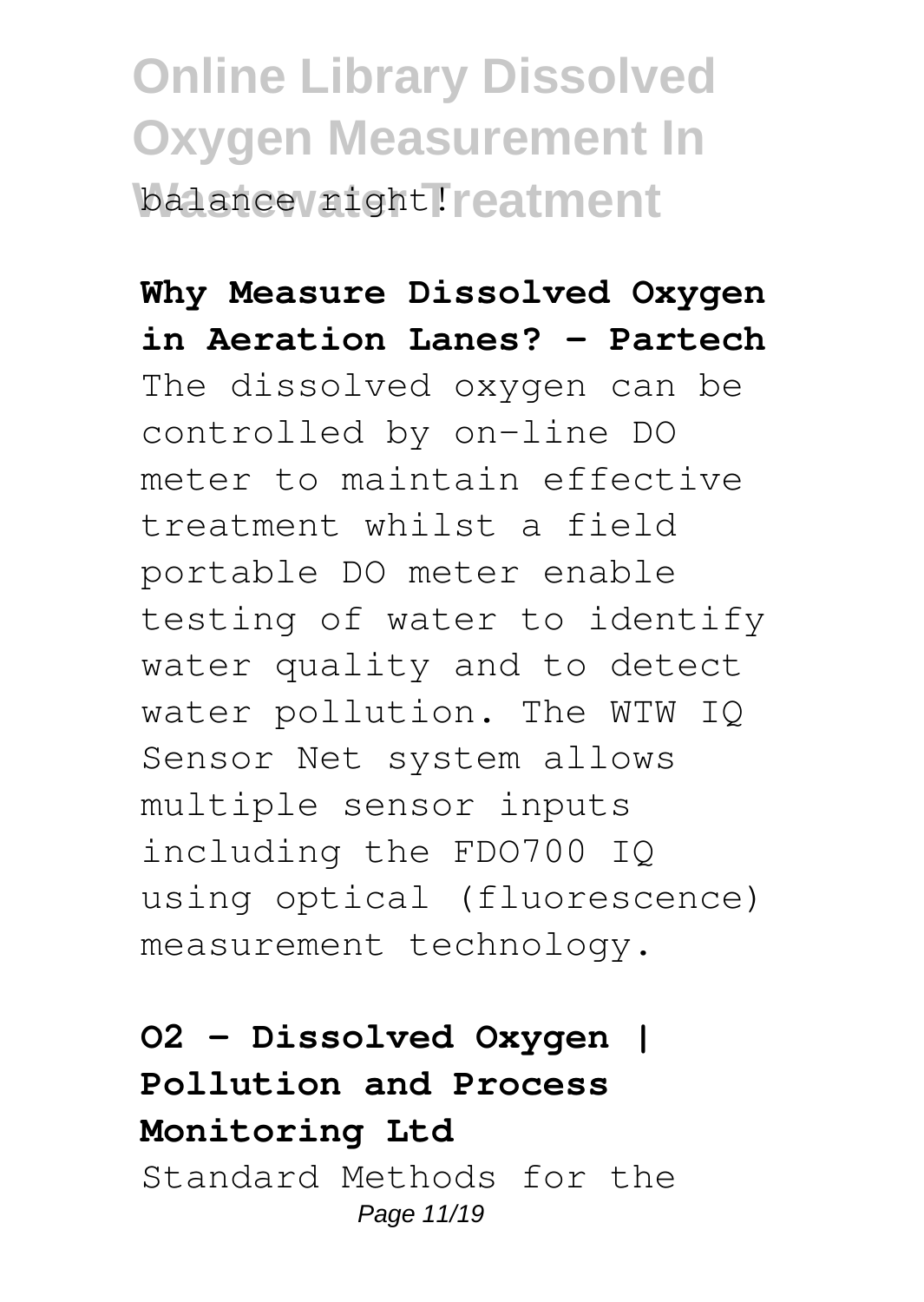Examination of Water and Wastewater defines dissolved oxygen in streams as the sum of photosynthetic byproducts, respiration, reaeration, accrual from groundwater inflow and surface runoff<sup>13</sup>. Saltwater holds less oxygen than freshwater, so oceanic DO concentrations tend to be lower than those of freshwater.

### **Dissolved Oxygen - Environmental Measurement Systems**

Dissolved oxygen is a vital parameter in the environmental monitoring of water quality. It is a great indicator of the general Page 12/19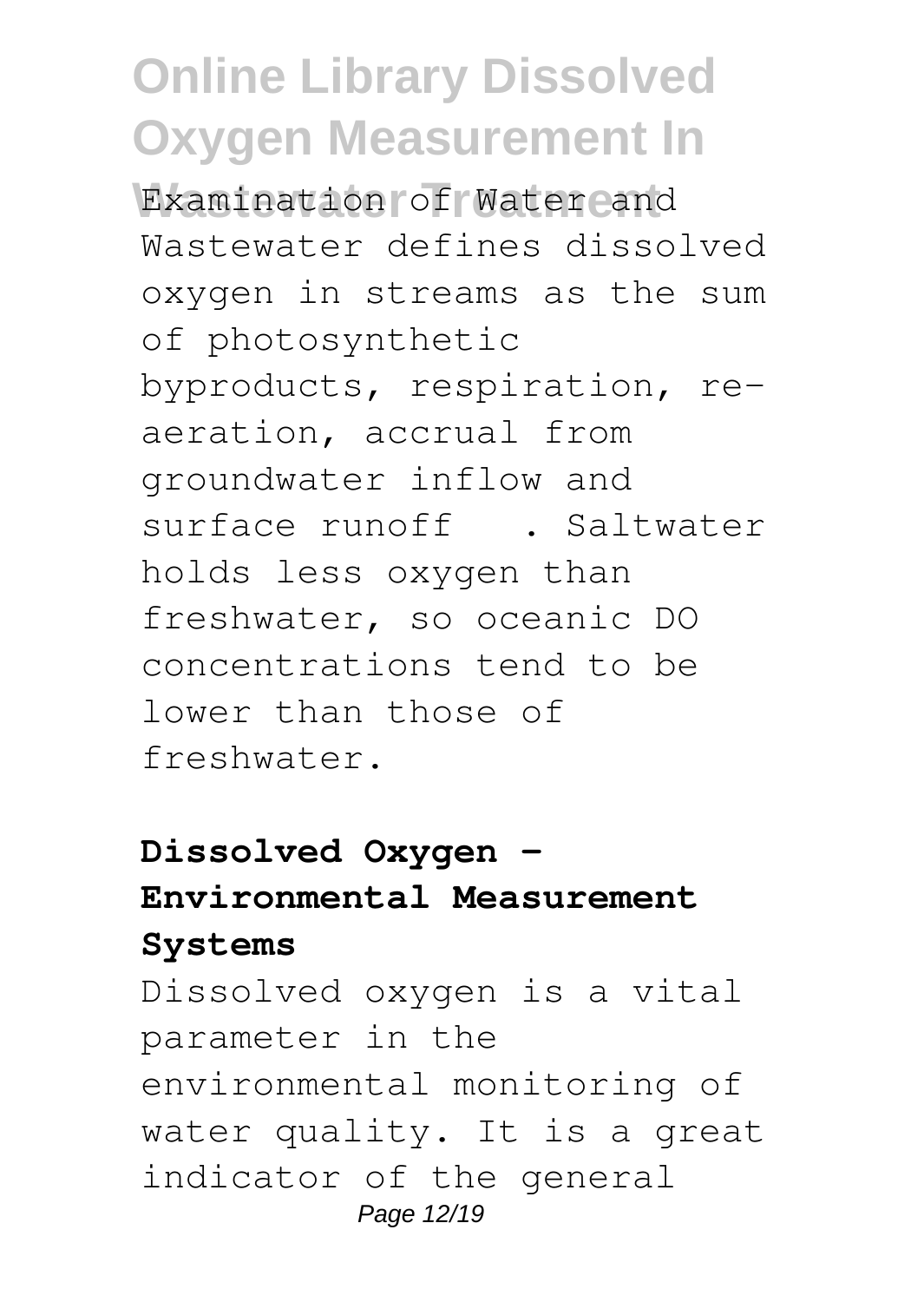health of the ecosystem. As more organisms die, and eventually decay, it causes a bacterial growth spike. This spike results in an increase in DO use, and a decrease in the overall DO levels.

### **A Beginner's Guide to Dissolved Oxygen Measurement**

On-site, dissolved oxygen is commonly measured using a membrane electrode of the polarographic type in a flowthrough cell. The zero is commonly set using a saturated solution of sodium sulfite and the 100% saturated environment by holding the probe close to the surface of clean water. Page 13/19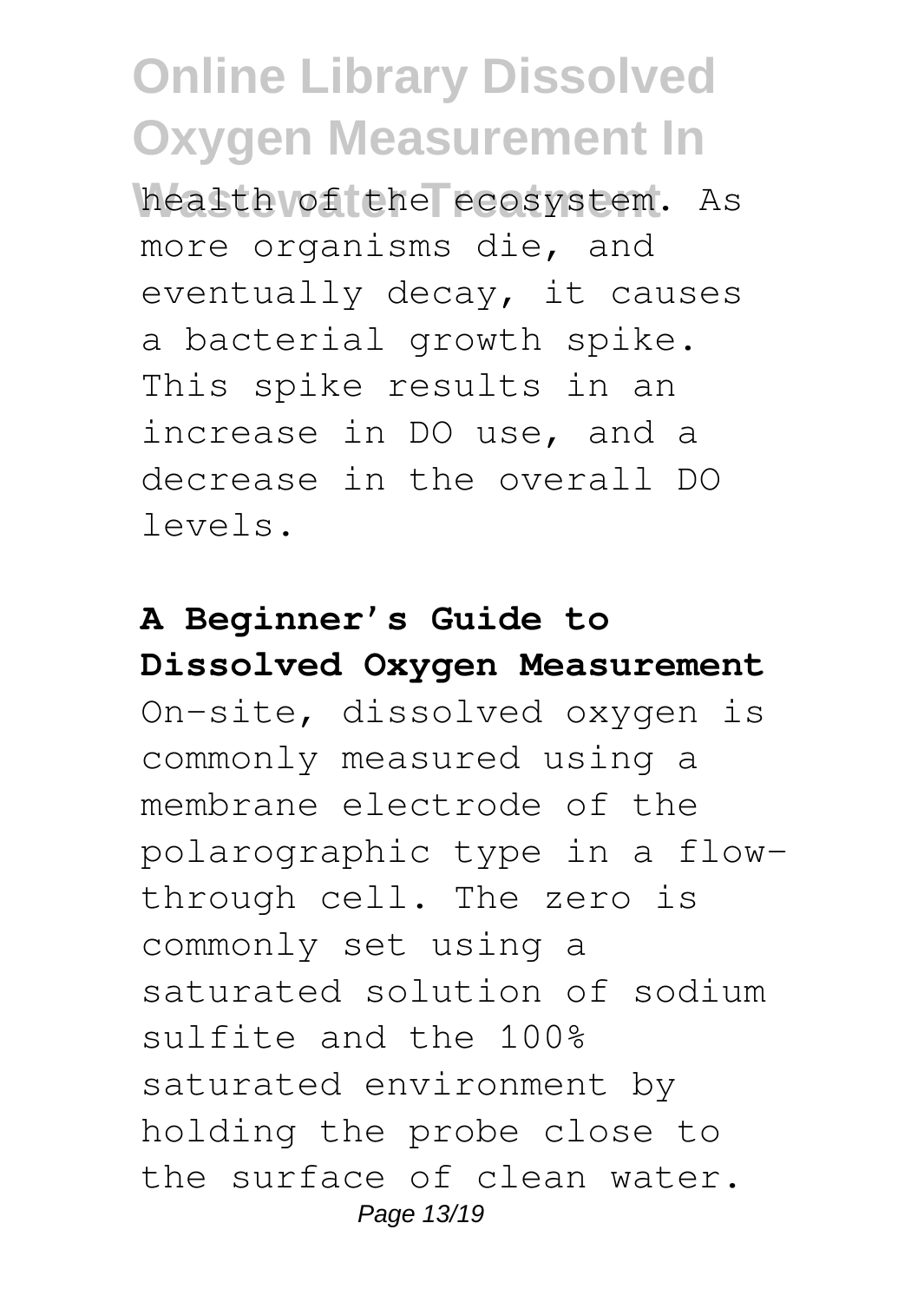### **Online Library Dissolved Oxygen Measurement In Wastewater Treatment Dissolved Oxygen - an overview | ScienceDirect Topics**

Dissolved oxygen measurement. Whether you are measuring oxygen in a steam generating plant or a water treatment works, ABB has an analyzer to suit your needs. Our low level analyzers are designed for high purity water treatment applications and power cycle chemistry monitoring. Our high level dissolved oxygen systems are designed for monitoring high level ppm dissolved oxygen measurement in rivers, wastewater treatment and process waters.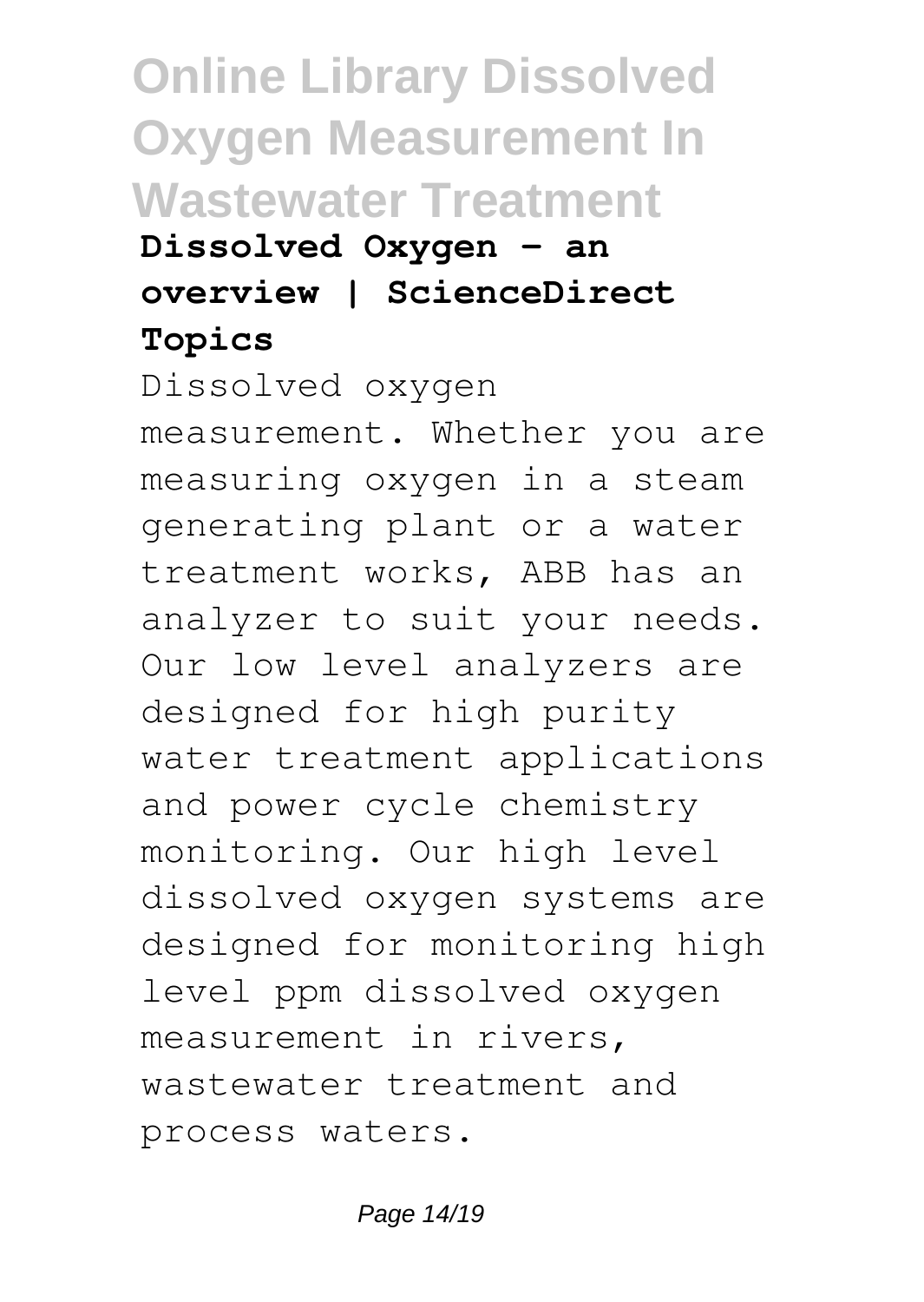**Wastewater Treatment Dissolved oxygen measurement - Continuous Water Analysis**

**...** Dissolved Oxygen Measurement Methods Dissolved oxygen can be measured by colorimetry, a sensor and meter or by titration. There are three methods available for measuring dissolved oxygen concentrations. Modern techniques involve either an electrochemical or optical sensor.

#### **Measuring Dissolved Oxygen - Environmental Measurement Systems**

Under ideal conditions, dissolved oxygen levels should be maintained at between 1.5ppm to 2ppm. Page 15/19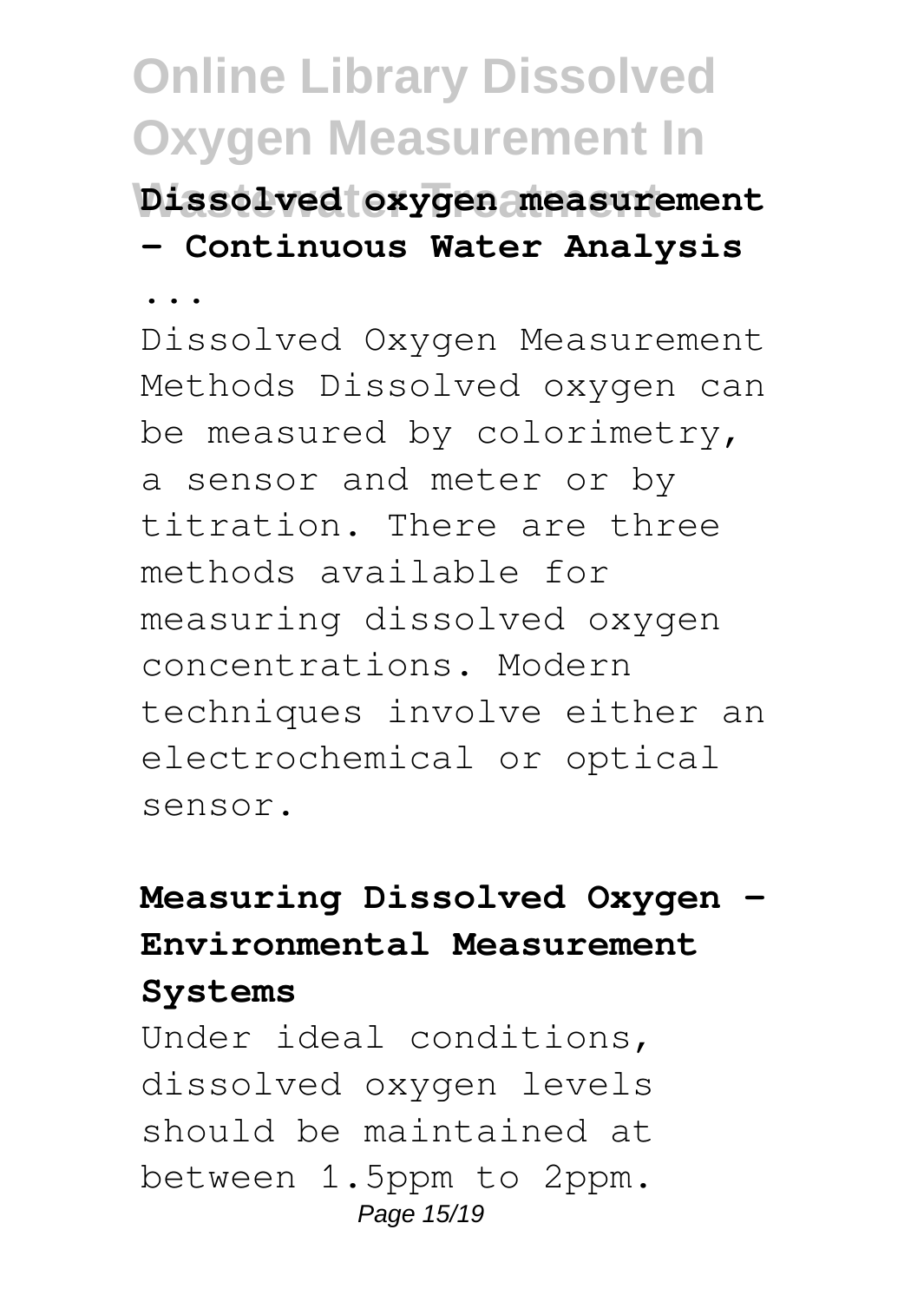Various methods have ent historically been used to measure dissolved oxygen, including the Winkler Titration method and portable handheld meters.

### **Technically Speaking: dissolved oxygen control - WWT**

Dissolved Oxygen Our ranges of Dissolved Oxygen systems are extremely versatile and suitable for on-line measurement of oxygen in solution. With ranges of between  $0 - 40.0$ ppm operating on water streams with temperatures from 0 -50º C. Large high contrast display provides excellent readability over a wide Page 16/19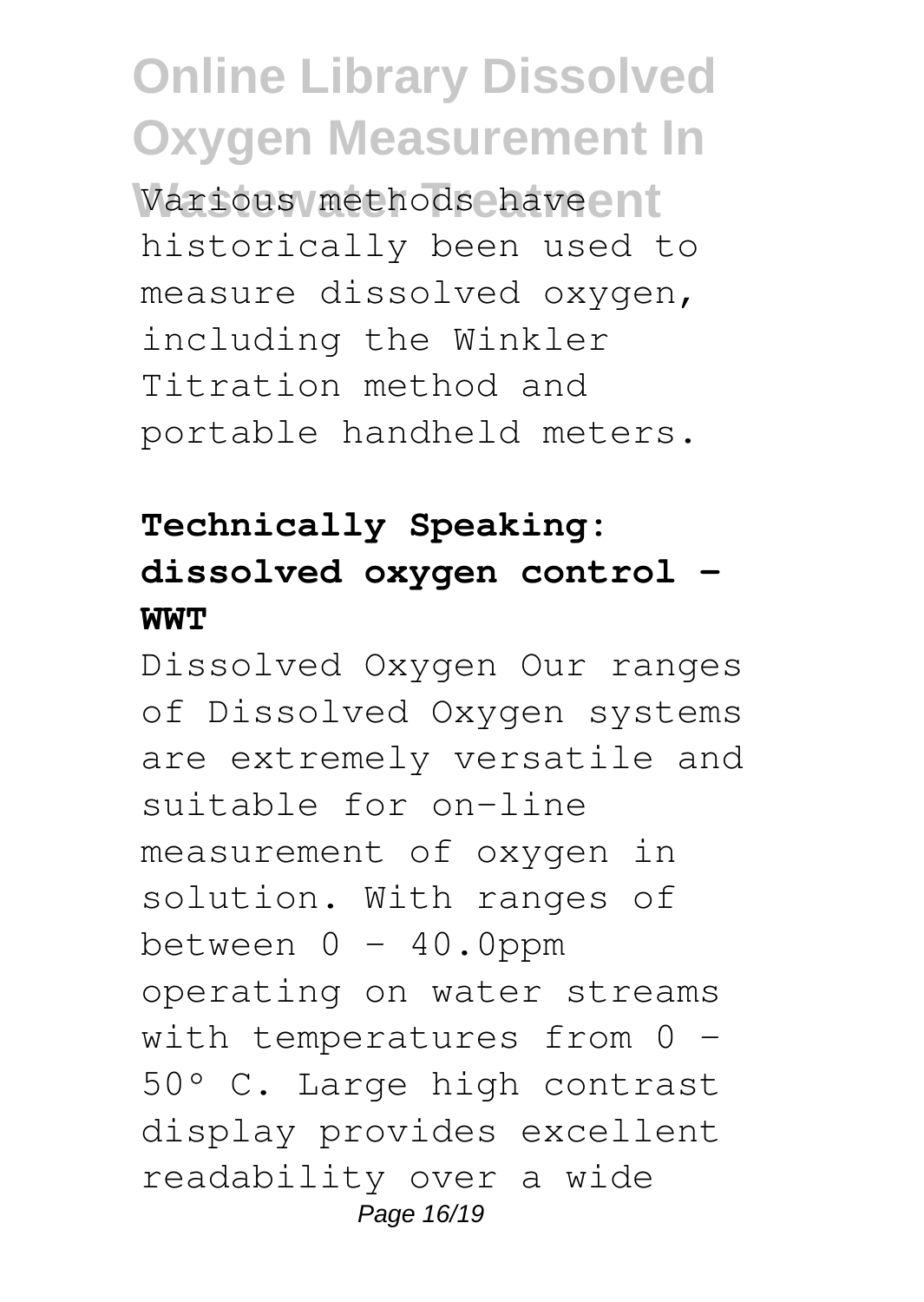**Online Library Dissolved Oxygen Measurement In** operating temperature range,

even in low light conditions.

#### **Dissolved Oxygen**

Dissolved oxygen measurement can be used to indicate the condition of a river or to control an aeration process in a sewage works or wastewater plant. Dissolved oxygen measurement is also used in fish farming, biotechnology, wine and beer production where the measurement and control of oxygen is required to maintain a quality product.

**Dissolved Oxygen Measurement, Probes & Sensors | LTH ...** Page 17/19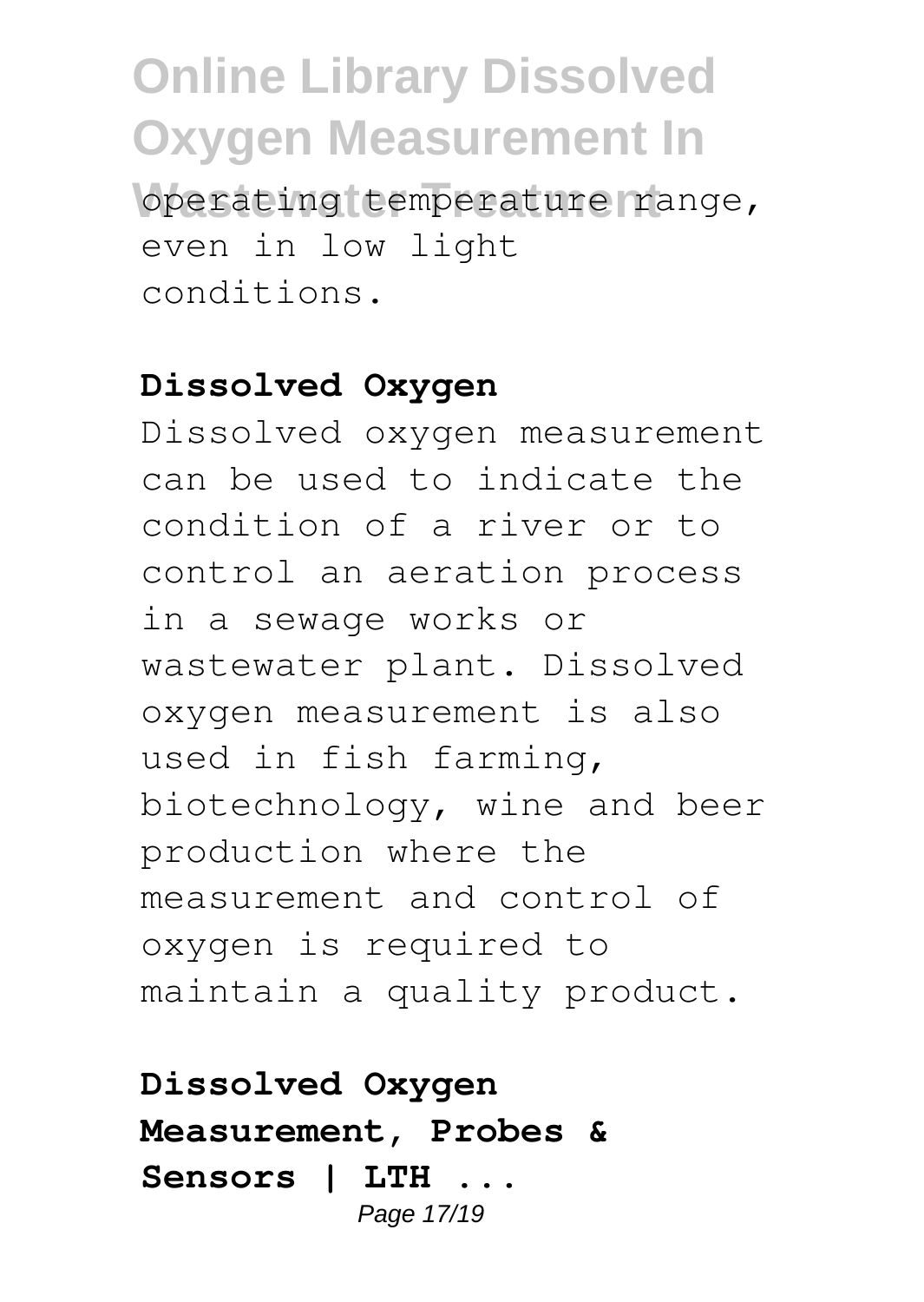**Dissolved** oxygen levels in the aeration tank must be maintained at 1-3 mg/L for effective treatment. Low levels of DO will result in the death of the microbial biomass, which is timely and expensive to reestablish. Because the operation of the aeration pumps is so costly, DO levels exceeding 3 mg/L suggest a wasteful use of resources.

#### **Testing pH and DO in a Wastewater Aeration Tank**

The Libelium Plug & Sense Smart Water and Smart Water Xtreme support two types of IoT sensors that can be used to measure dissolved oxygen in the water. Smart Water – Page 18/19